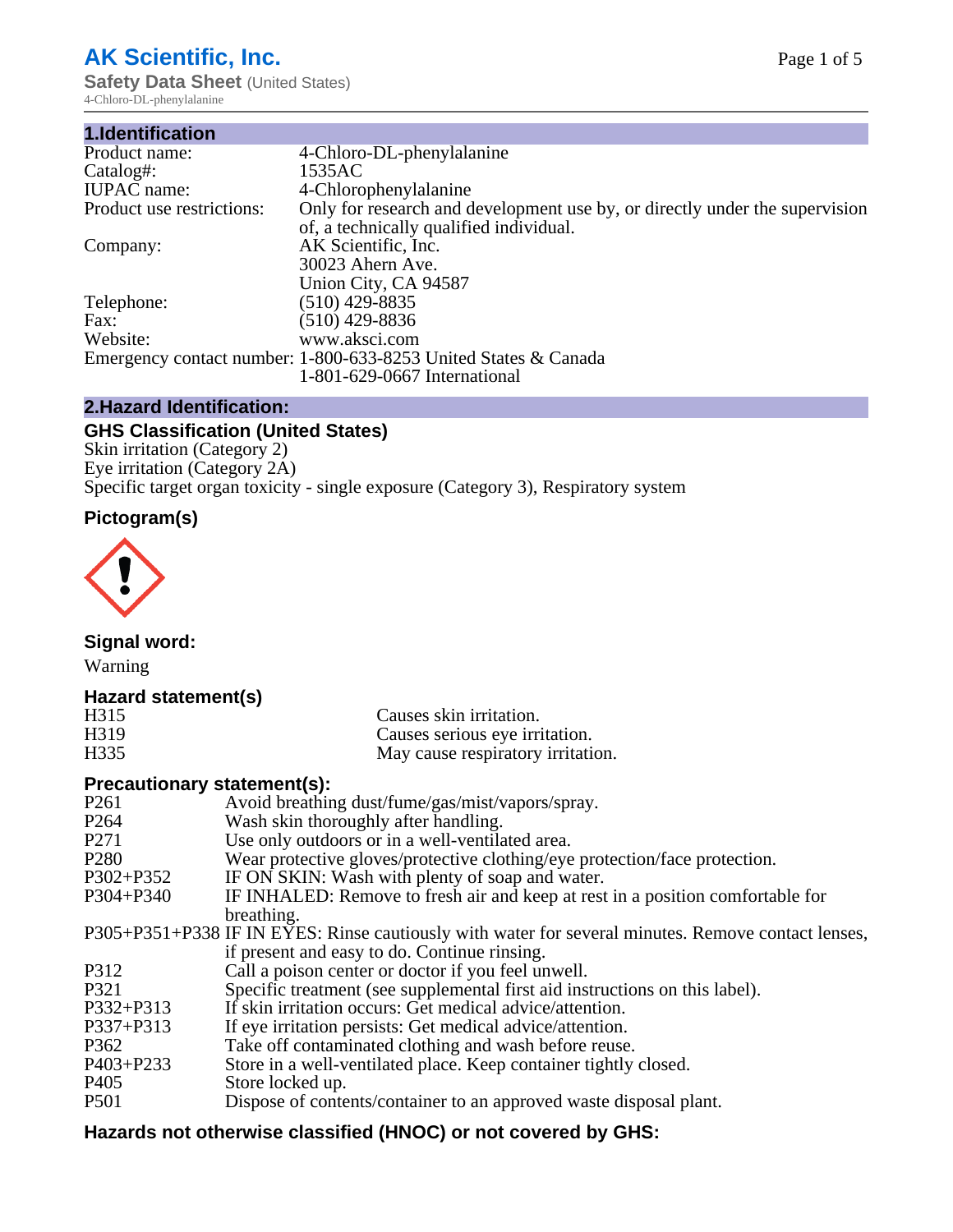#### None

#### **3.Composition/Information on Ingredients**

Synonyms: 2-Amino-3-(4-chlorophenyl)propanoic acid CAS#: 7424-00-2 Purity: 98% (HPLC)<br>EC: Not available. Not available.

#### **4. First Aid Measures**

**General Information:** Immediately remove any clothing contaminated by the product. Move out of dangerous area. Consult a physician and show this safety data sheet.

**Inhalation:** Move person to fresh air. If not breathing, give artificial respiration. If breathing is difficult, give oxygen. Obtain medical aid.

**Skin contact:** Immediately flush skin with running water for at least 15 minutes while removing contaminated clothing and shoes. Wash clothing before reuse. Obtain medical aid immediately. **Eye contact:** Immediately flush open eyes with running water for at least 15 minutes. Obtain medical aid immediately.

**Ingestion:** Do NOT induce vomiting without medical advice. Rinse mouth with water. Never administer anything by mouth to an unconscious person. Obtain medical aid immediately.

**Most important symptoms and effects, both acute and delayed:** No further information available. Please see sections 2 and 11.

**Indication of any immediate medical attention and special treatment needed:** No further information available.

#### **5. Fire Fighting Measures**

**Suitable extinguishing media:** Use water spray, dry chemical, carbon dioxide, or chemical foam. **Specific hazards arising from the chemical:** Carbon oxides, Hydrogen chloride, Nitrogen oxides. **Advice for firefighters:** As in any fire, wear a NIOSH-approved or equivalent, pressure-demand, self-contained breathing apparatus and full protective gear. During a fire, irritating and highly toxic gases may be generated by thermal decomposition or combustion.

#### **6. Accidental Release Measures**

**Personal precautions, protective equipment and emergency procedures:** Wear protective equipment and keep unprotected personnel away. Ensure adequate ventilation. Remove all sources of ignition. Prevent further leak or spill if safe to do so. For personal protective equipment, please refer to section 8.

**Environmental precautions:** Do not let product enter drains, other waterways, or soil.

**Methods and materials for containment and cleaning up:** Prevent further leak or spill if safe to do so. Vacuum, sweep up, or absorb with inert material and place into a suitable disposal container. Consult local regulations for disposal. See section 13 for further disposal information.

#### **7. Handling and Storage**

**Precautions for safe handling:** Avoid contact with skin, eyes, and personal clothing. Wash hands thoroughly after handling. Avoid breathing fumes. Use only with adequate ventilation. Wear suitable protective clothing, gloves, and eye/face protection. Keep away from sources of ignition. Minimize dust generation and accumulation. Keep container tightly closed. Open and handle container with care. Do not eat, drink, or smoke while handling.

**Conditions for safe storage, including any incompatibilities:** Store in a tightly-closed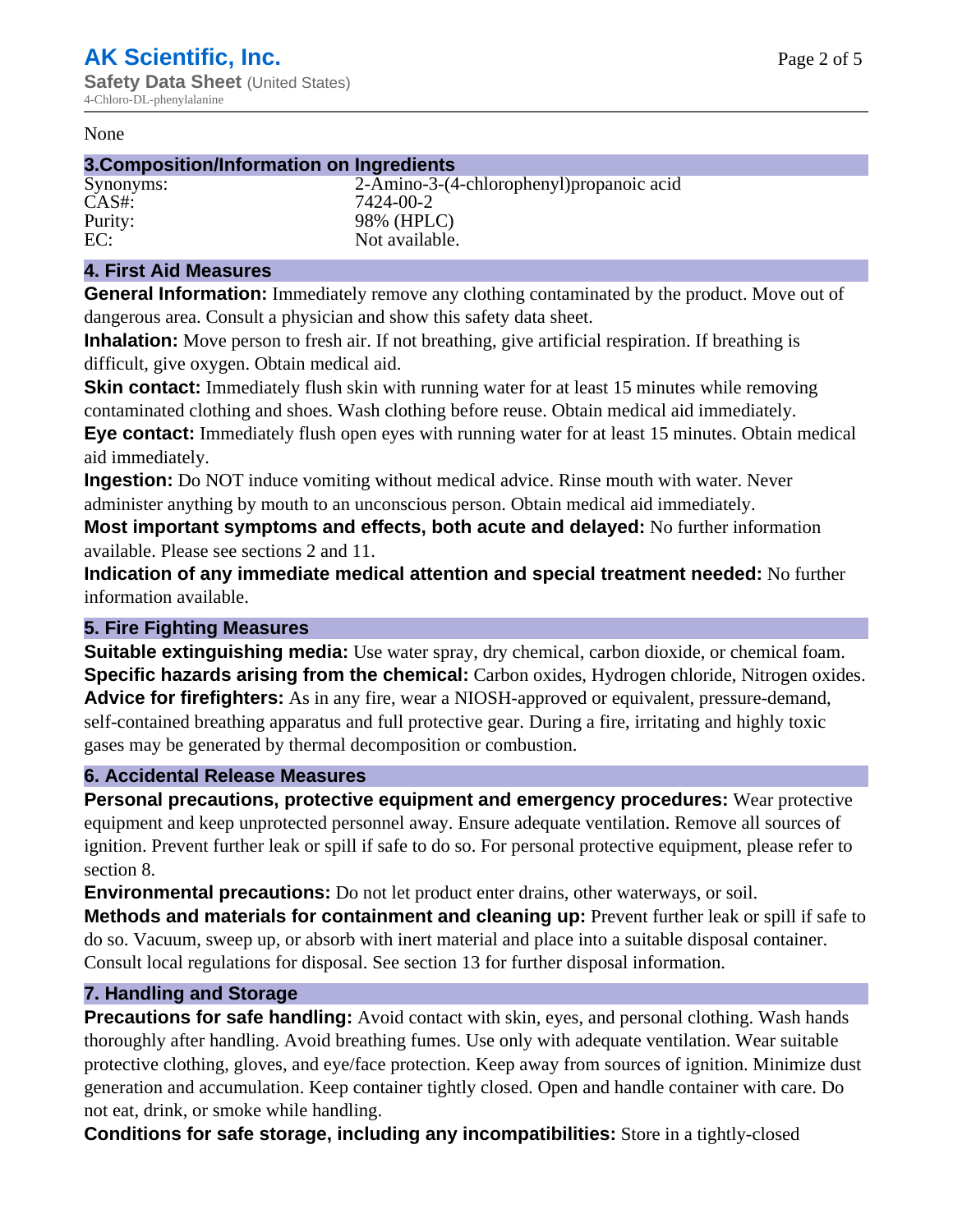container when not in use. Store in a cool, dry, well-ventilated area away from incompatible substances. Keep away from sources of ignition. ,Store long-term at room temperature.

#### **8. Exposure Controls/Personal Protection**

#### **Exposure limits:**

| <b>OSHA PEL:</b>  | Not available. |
|-------------------|----------------|
| NIOSH REL:        | Not available. |
| <b>ACGIH TLV:</b> | Not available. |

**Appropriate engineering controls:** Avoid contact with skin, eyes, and clothing. Wash hands before breaks and immediately after handling the product. Facilities storing or utilizing this material should be equipped with an eyewash fountain. Use adequate general and local exhaust ventilation to keep airborne concentrations low.

#### **Personal protection**

| Eyes:        | Based on an evaluation of the eye or face hazards present, wear chemical splash-resistant<br>safety glasses or goggles with side protection. A face shield may be appropriate in some |
|--------------|---------------------------------------------------------------------------------------------------------------------------------------------------------------------------------------|
|              | workplaces. Use eyewear tested and approved under appropriate government standards<br>such as OSHA 29 CFR 1910.133 or EU EN166.                                                       |
| Hands:       | Wear gloves selected based on an evaluation of the possible hazards to hands and skin,                                                                                                |
|              | the duration of use, the physical conditions of the workplace, and the chemical resistance                                                                                            |
|              | and physical properties of the glove material.                                                                                                                                        |
|              | Skin and body: Protective clothing must be selected based on the hazards present in the workplace, the                                                                                |
|              | physical environment, the duration of exposure, and other factors. No fabric can provide                                                                                              |
|              | protection against all potential hazards; therefore it is important to select the appropriate                                                                                         |
|              | protective clothing for each specific hazard. At the minimum, wear a laboratory coat and                                                                                              |
|              | close-toed footwear.                                                                                                                                                                  |
| Respiratory: | Respirators are not a substitute for accepted engineering control measures such as<br>enclosure or confinement of the operation, general and local ventilation, and substitution      |
|              | of less toxic materials. When respiratory personal protective equipment is appropriate                                                                                                |
|              | based on an assessment of respiratory hazards in the workplace, use a NIOSH- or                                                                                                       |
|              | CEN-certified respirator.                                                                                                                                                             |

| 9. Physical and Chemical Properties |                       |
|-------------------------------------|-----------------------|
| <b>Physical State:</b>              | Off-white powder      |
| Molecular Formula:                  | C9H10ClNO2            |
| Molecular Weight:                   | 199.63                |
| Odor:                               | Not available.        |
| pH:                                 | Not available.        |
| <b>Boiling Point Range:</b>         | Not available.        |
| Freezing/Melting Point:             | $>240^{\circ}$ C-dec. |
| <b>Flash Point:</b>                 | Not available.        |
| <b>Evaporation Rate:</b>            | Not available.        |
| Flammability (solid, gas):          | Please see section 2. |
| <b>Explosive limits:</b>            | Not available.        |
| Vapor Pressure:                     | Not available.        |
| Vapor Density:                      | Not available.        |
| Solubility:                         | Not available.        |
| <b>Relative Density:</b>            | Not available.        |
| Refractive Index:                   | Not available.        |
| Volatility:                         | Not available.        |
| <b>Auto-ignition Temperature:</b>   | Not available.        |
| <b>Decomposition Temperature:</b>   | Not available.        |
| <b>Partition Coefficient:</b>       | Not available.        |

# **10. Stability and Reactivity**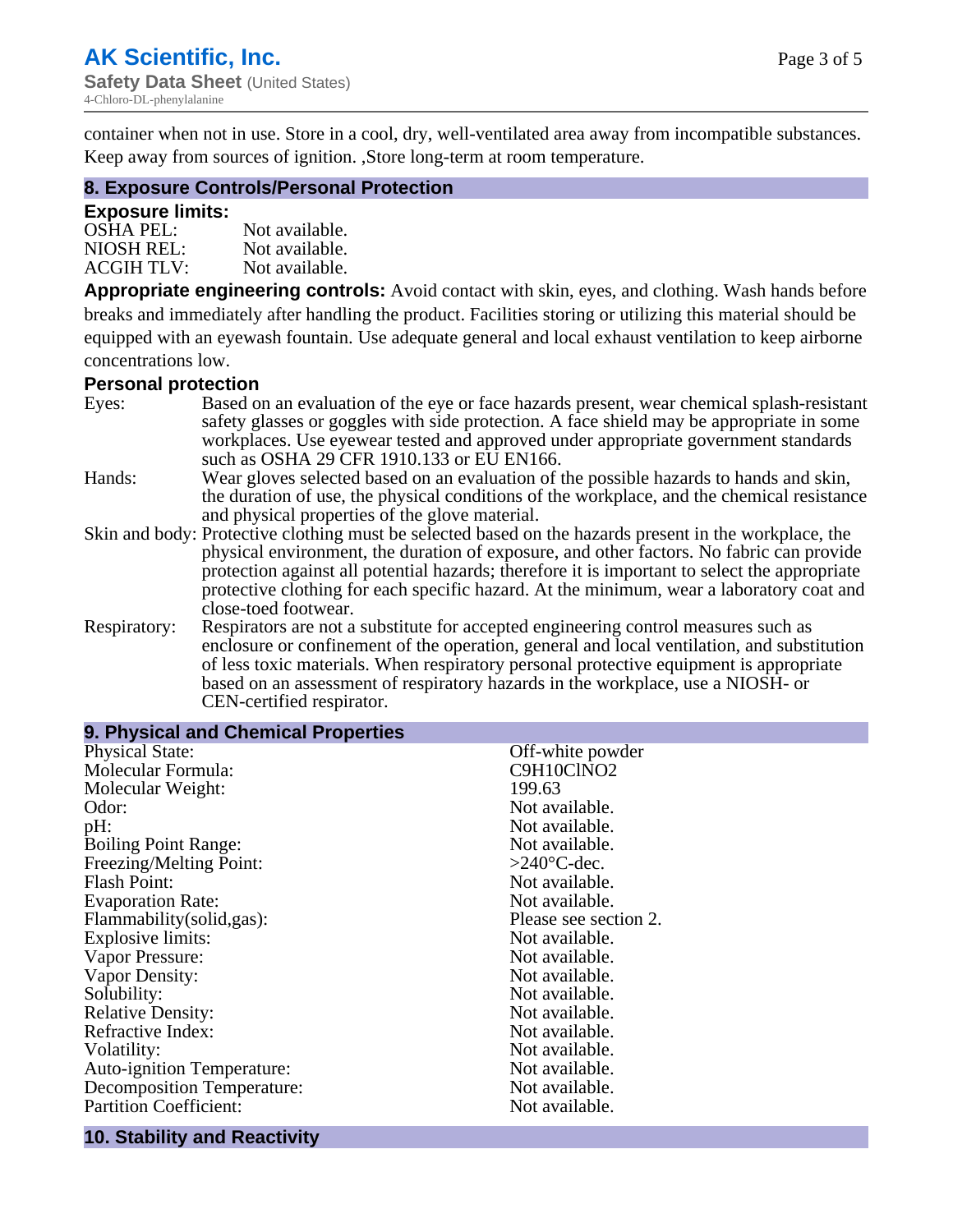| Stable under recommended temperatures and pressures. |
|------------------------------------------------------|
|                                                      |
|                                                      |
|                                                      |
|                                                      |
|                                                      |

# **11. Toxicological Information**

| RTECS#                                         | Not available.                                      |
|------------------------------------------------|-----------------------------------------------------|
| Acute toxicity:                                | Not available.                                      |
| Routes of exposure:                            | Inhalation, eye contact, skin contact, ingestion.   |
| Symptoms related to the physical, chemical and | Skin contact may result in inflammation             |
| toxicological characteristics:                 | characterized by itching, scaling, reddening,       |
|                                                | blistering, pain or dryness. Eye contact may result |
|                                                | in redness, pain or severe eye damage. Inhalation   |
|                                                | may cause irritation of the lungs and respiratory   |
|                                                | system. Overexposure may result in serious illness  |

or death.

# **Carcinogenicity**

| IARC: | Not classified.                                                                                      |
|-------|------------------------------------------------------------------------------------------------------|
| NTP:  | Not listed.                                                                                          |
| OSHA: | Not listed.                                                                                          |
|       | Acute toxic effects: Inflammation of the eye is characterized by redness, watering, and itching. Ski |
|       | inflammation is characterized by itching, scaling, reddening, or, occasionally,                      |
|       | blistering.                                                                                          |

| <b>12. Ecological Information</b> |                |  |
|-----------------------------------|----------------|--|
| Ecotoxicity:                      | Not available. |  |
| Persistence and degradability:    | Not available. |  |
| Bioaccumulative potential:        | Not available. |  |
| Mobility in soil:                 | Not available. |  |
| Other adverse effects:            | Not available. |  |

#### **13. Disposal Considerations**

| Disposal of waste: | Chemical waste generators must determine whether a discarded chemical is       |
|--------------------|--------------------------------------------------------------------------------|
|                    | classified as hazardous waste. US EPA guidelines for the classification        |
|                    | determination are listed in 40 CFR 261.3. Additionally, waste generators must  |
|                    | consult state and local hazardous waste regulations to ensure complete and     |
|                    | accurate classification. Observe all federal, state and local regulations when |
|                    | disposing of the substance.                                                    |
|                    | Dienseel of neckesing De not nouse containers. Dienses of as unused nucleat-   |

Disposal of packaging: Do not reuse containers. Dispose of as unused product.

#### **14. Transportation Information**

| <b>DOT (United States)</b> |                                                           |
|----------------------------|-----------------------------------------------------------|
| UN number:                 | UN2811                                                    |
| Proper shipping name:      | Toxic solids, organic, n.o.s. (4-Chloro-DL-phenylalanine) |
| Transport hazard class:    | 6.1;Poison                                                |
| Packing group:             | Ш                                                         |
| <b>IATA</b>                |                                                           |
| <b>UN Number:</b>          | UN2811                                                    |
| Proper shipping name:      | Toxic solid, organic, n.o.s. (4-Chloro-DL-phenylalanine)  |
| Transport hazard class:    | 6.1;Poison                                                |
| Packing group:             | Ш                                                         |
|                            |                                                           |